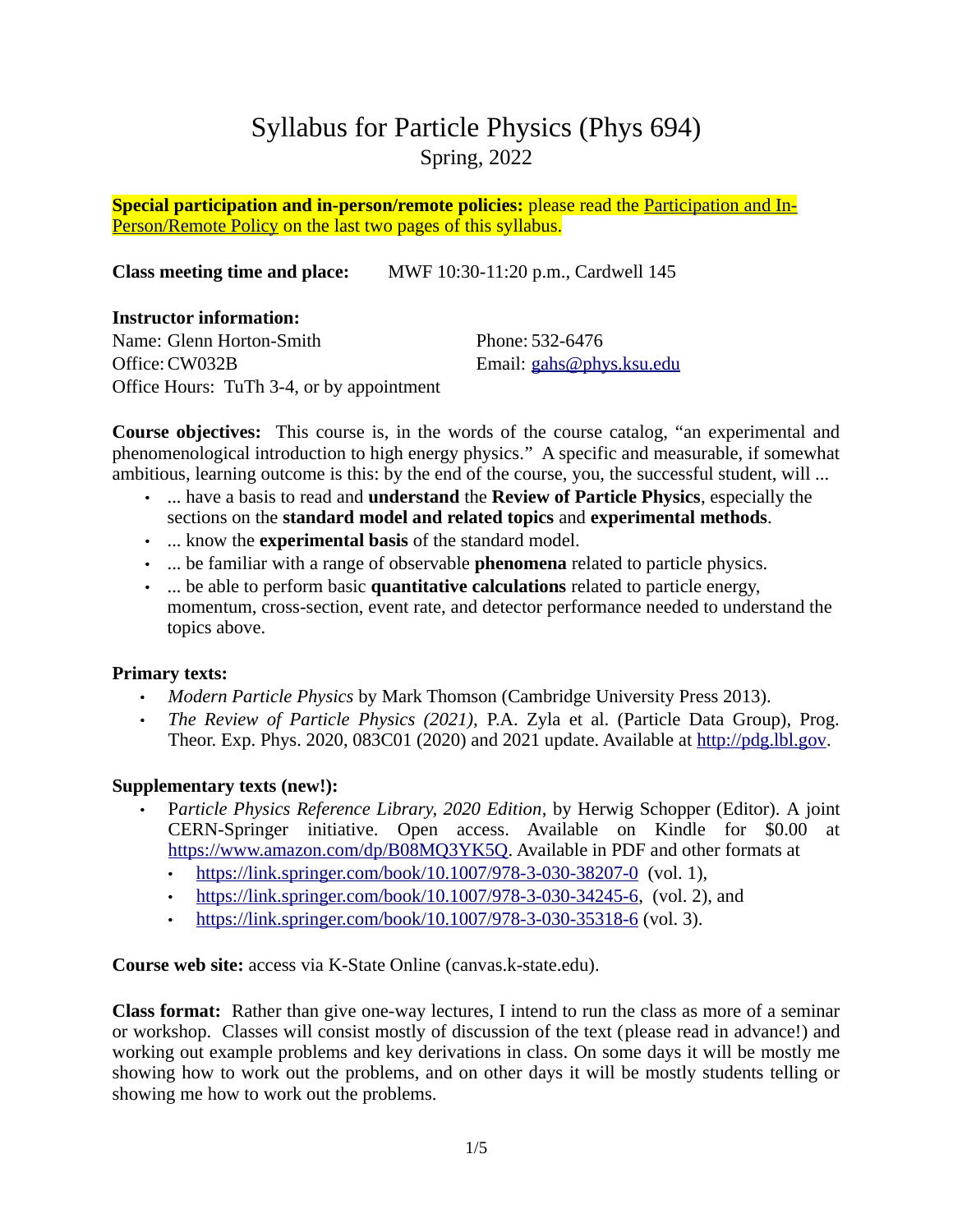**Reading:** It is important to read the chapters to be discussed in class before class. (See schedule below.)

**Homework problems:** Homework will be given every week, and will be due 7 days after you receive it. I intend to be fairly strict in enforcing the homework deadlines, just so you don't fall behind and I don't get swamped. Most of the homework problems should not take a lot of time. Please let me know if you find a problem is taking you a lot of time.

**Collaboration:** Working with classmates on homework and cross-checking of answers is permitted and encouraged, but you must be able to reproduce and explain your solutions independently. The homework will be graded on the quality of your reasoning and math and how well they support the result obtained.

Final exam: There will be one relatively low-stakes exam at the end to confirm you really can do this work independently. It will be take-home, open-text, and open-notes. No collaboration is allowed on the final, and no outside help is permitted other than the official course texts, your notes, and your own homework from the course. You must be able to work independently in the end – keep this in mind throughout the course! The final will be handed out on the last day of class, and will be due at noon on Wednesday of finals week.

**Course grade:** The course grade will be based 90% on homework, 10% on the final exam. (Implication: don't skip any homework, and don't bomb the final!)

**Approximate schedule:** An outline of what we'll cover and some approximate ranges of how long we'll spend on each topic are given in the table below. All references to "Chapter n" or "Appendix x" refer to *Modern Particle Physics* (MPP). Since the *Review of Particle Physics* (RPP) changes its chapter numbering between versions, I refer to its sections by name.

| $\sim\!\!1$ week      | Introduction and Underlying Concepts: MPP ch 1 and 2, supplemented<br>by RPP "Kinematics"                                                                                                             |
|-----------------------|-------------------------------------------------------------------------------------------------------------------------------------------------------------------------------------------------------|
| ∣∼1 week-             | Decay rates and cross sections: MPP ch 3, supplemented by RPP "Cross-<br>Section Formulae for Specific Processes"                                                                                     |
| $\sim$ 2 weeks        | Experimental Methods: "Passage of particles through matter" and<br>"Particle detection" sections from RPP. (Possibly also "Accelerator"<br>Physics" if there is time and interest, but probably not.) |
| $\sim\!\!1$ week      | The Dirac Equation: MPP ch 4                                                                                                                                                                          |
| $\sim$ 3 weeks        | QED: MPP ch 5-8                                                                                                                                                                                       |
| ∣∼2 weeks             | QCD: MPP ch 9-10. (RPP "Quark Model" may also be of interest.)                                                                                                                                        |
| ∣∼2 weeks             | Weak interactions: MPP ch 11-12, supplemented by RPP "Electroweak<br>model"                                                                                                                           |
| $\sim\!\!1$ week $\,$ | Neutrinos and neutrino oscillations: MPP ch 13 (supplemented by RPP)                                                                                                                                  |
| $\sim\!\!1$ week $\,$ | Electroweak unification: MPP ch 15, 17                                                                                                                                                                |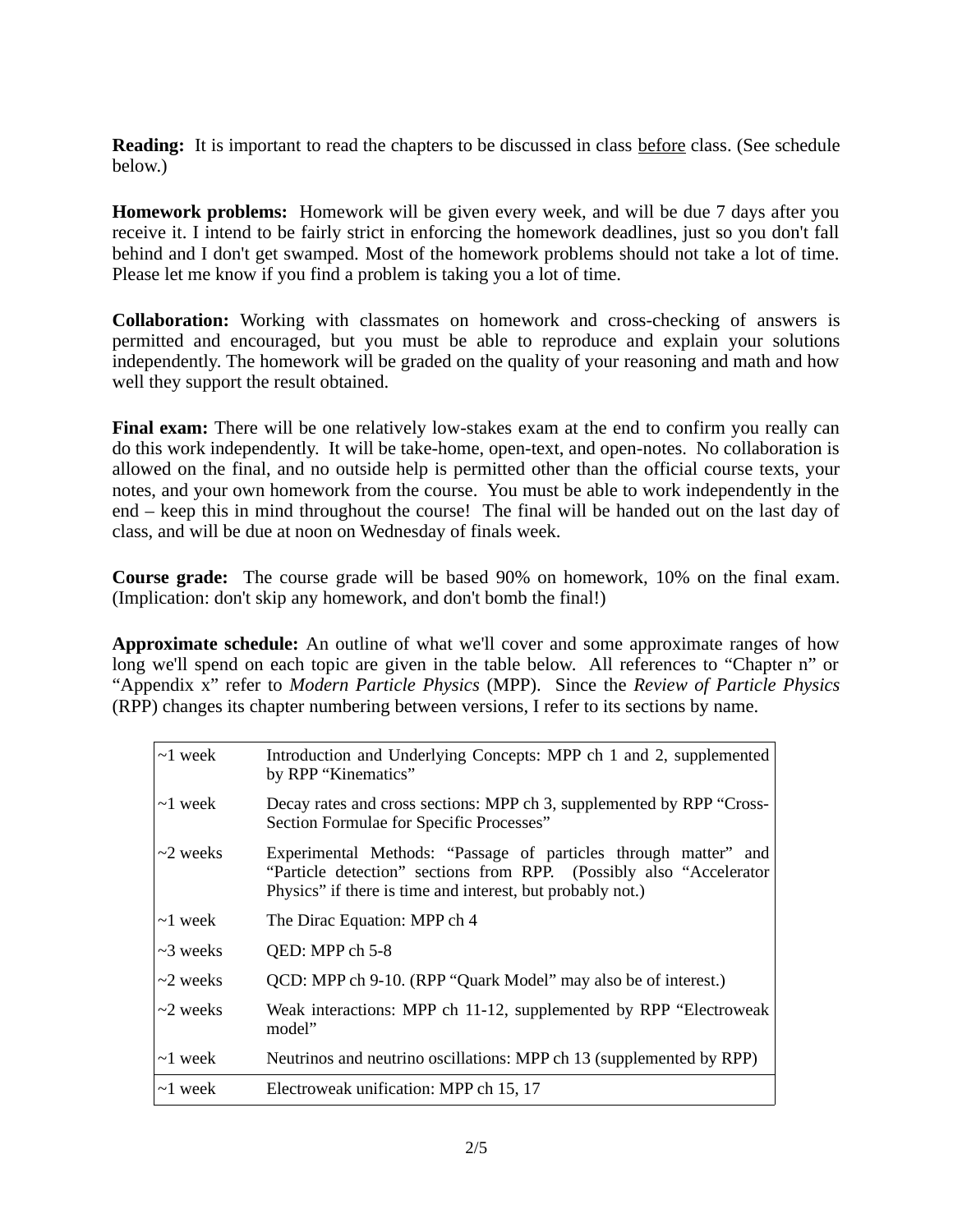| $\sim$ 1 week | Physics beyond the standard model, as time allows. This may include |
|---------------|---------------------------------------------------------------------|
|               | leptogenesis, extra dimensions, other "LHC" and "ILC" physics, and  |
|               | other current topics.                                               |

**Help:** Any student wanting individual help is welcome to see me during office hours, or at other times by appointment. You should also talk with other students in the class.

**Conditions requiring academic accommodation:** If you have any condition which will require academic accommodations, please notify the instructor and contact the Student Access Center office. For more information, see the "*Statement Regarding Students with Disabilities"* below.

#### **All Course Syllabi Must Include the Following Statements:**

#### **Statement Regarding [Academic Honesty](https://www.k-state.edu/honor/faculty-tips/syllabus.html)**

Kansas State University has an Honor and Integrity System based on personal integrity, which is presumed to be sufficient assurance that, in academic matters, one's work is performed honestly and without unauthorized assistance. Undergraduate and graduate students, by registration, acknowledge the jurisdiction of the Honor and Integrity System. The policies and procedures of the [Honor and Integrity](https://www.k-state.edu/honor/) [System](https://www.k-state.edu/honor/) apply to all full and part-time students enrolled in undergraduate and graduate courses on-campus, off-campus, and via distance learning. A component vital to the Honor and Integrity System is the inclusion of the Honor Pledge which applies to all assignments, examinations, or other course work undertaken by students. The Honor Pledge is implied, whether or not it is stated: "On my honor, as a student, I have neither given nor received unauthorized aid on this academic work." A grade of XF can result from a breach of academic honesty. The F indicates failure in the course; the X indicates the reason is an Honor Pledge violation.

#### **Statement Regarding [Students with Disabilities](https://www.k-state.edu/accesscenter)**

Students with disabilities who need classroom accommodations, access to technology, or information about emergency building/campus evacuation processes should contact the Student Access Center and/or their instructor. Services are available to students with a wide range of disabilities including, but not limited to, physical disabilities, medical conditions, learning disabilities, attention deficit disorder, depression, and anxiety. If you are a student enrolled in campus/online courses through the Manhattan or Olathe campuses, contact the Student Access Center at [accesscenter@k-state.edu](mailto:accesscenter@k-state.edu?subject=Student%20Accommodation), 785-532-6441; for K-State Polytechnic campus, contact Julie Rowe, Diversity, Inclusion and Access Coordinator, at jarowe@ksu.edu or call 785-826-2971.

#### **Statement Defining Expectations for Classroom Conduct**

All student activities in the University, including this course, are governed by the [Student Judicial](https://www.k-state.edu/sga/judicial/) [Conduct Code](https://www.k-state.edu/sga/judicial/) as outlined in the Student Governing Association [By Laws,](https://www.k-state.edu/sga/old_files/sgadocs/ByLaws.pdf) Article V, Section 3, number 2. Students who engage in behavior that disrupts the learning environment may be asked to leave the class.

#### **Statement on Mutual Respect and Inclusion in K-State Teaching and Learning Spaces**

At K-State, faculty and staff are committed to creating and maintaining an inclusive and supportive learning environment for students from diverse backgrounds and perspectives. K-State courses, labs, and other virtual and physical learning spaces promote equitable opportunity to learn, participate, contribute, and succeed, regardless of age, race, color, ethnicity, nationality, genetic information, ancestry, disability,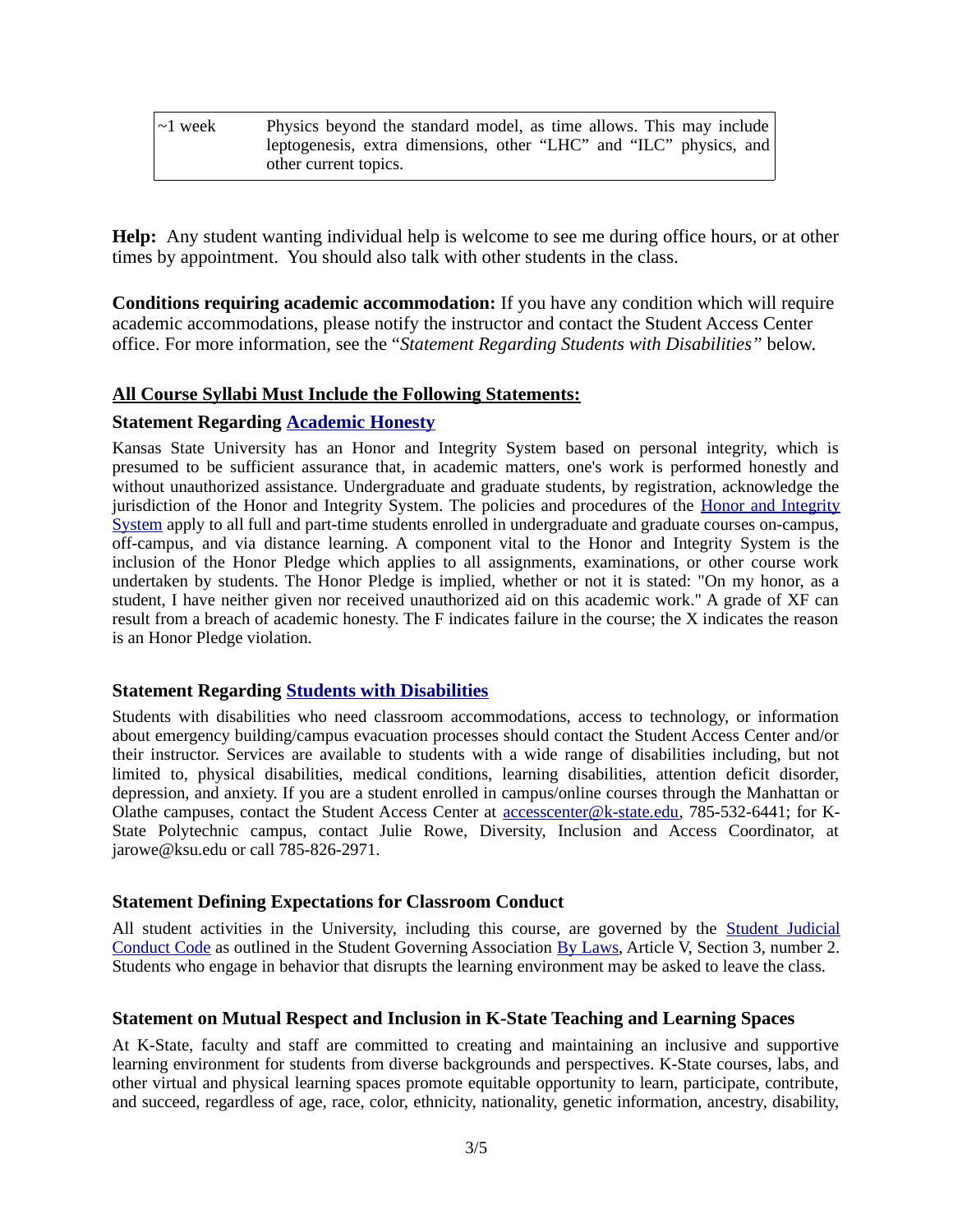socioeconomic status, military or veteran status, immigration status, Indigenous identity, gender identity, gender expression, sexuality, religion, culture, as well as other social identities.

Faculty and staff are committed to promoting equity and believe the success of an inclusive learning environment relies on the participation, support, and understanding of all students. Students are encouraged to share their views and lived experiences as they relate to the course or their course experience, while recognizing they are doing so in a learning environment in which all are expected to engage with respect to honor the rights, safety, and dignity of others in keeping with the K-State Principles of Community<https://www.k-state.edu/about/values/community/>.

If you feel uncomfortable because of comments or behavior encountered in this class, you may bring it to the attention of your instructor, advisors, and/or mentors. If you have questions about how to proceed with a confidential process to resolve concerns, please contact the Student Ombudsperson Office. Violations of the student code of conduct can be reported here [https://www.k-state.edu/sga/judicial/student-code-of](https://www.k-state.edu/sga/judicial/student-code-of-conduct.html)[conduct.html](https://www.k-state.edu/sga/judicial/student-code-of-conduct.html) . If you experience bias or discrimination, it can be reported here <https://www.k-state.edu/report/discrimination/>.

#### **Statement Regarding Wearing of Face Masks**

All students are expected to comply with K-State's face mask policy. As of August 2, 2021, everyone must wear face masks over their mouths and noses in all indoor spaces on university property, including while attending in-person classes. This policy is subject to change at the university's discretion. For additional information and the latest on K-State's face covering policy, see [https://www.k-state.edu/covid-](https://www.k-state.edu/covid-19/guidance/health/face-covering.html)[19/guidance/health/face-covering.html](https://www.k-state.edu/covid-19/guidance/health/face-covering.html).

#### **Other syllabus statements**

See <https://www.k-state.edu/provost/resources/teaching/K-State-Course-Syllabi-Statements-Dec-2021.pdf>

## **Copyright**

Copyright 2022 Glenn Horton-Smith as to this syllabus, lectures, and other course materials, except as noted. All persons are prohibited from selling notes to or being paid for taking notes by any person or commercial firm. In addition, students in this class are not authorized to provide class notes or other classrelated materials to any other person or entity, other than sharing them directly with another student taking this class in this semester.

# <span id="page-3-0"></span>**Phys 694 Spring 2022 Participation and In-Person/Remote Policy**

**In-person learning:** We're going to meet in CW 145 at the scheduled times. We might pivot temporarily to fully online if I must quarantine or isolate but am otherwise well. In the (hopefully unlikely!) case that I get too sick to teach, then whether we stay in-person or temporarily go fully online will depend on who is available to substitute for me.

**Remote access:** All classes will also be on Zoom and will be recorded.

**Participation:** Real time participation is expected unless you're ill. Participation can be remotely or in person.

**Student notifications of COVID-19 related absence:** Notify me directly of any COVID-19